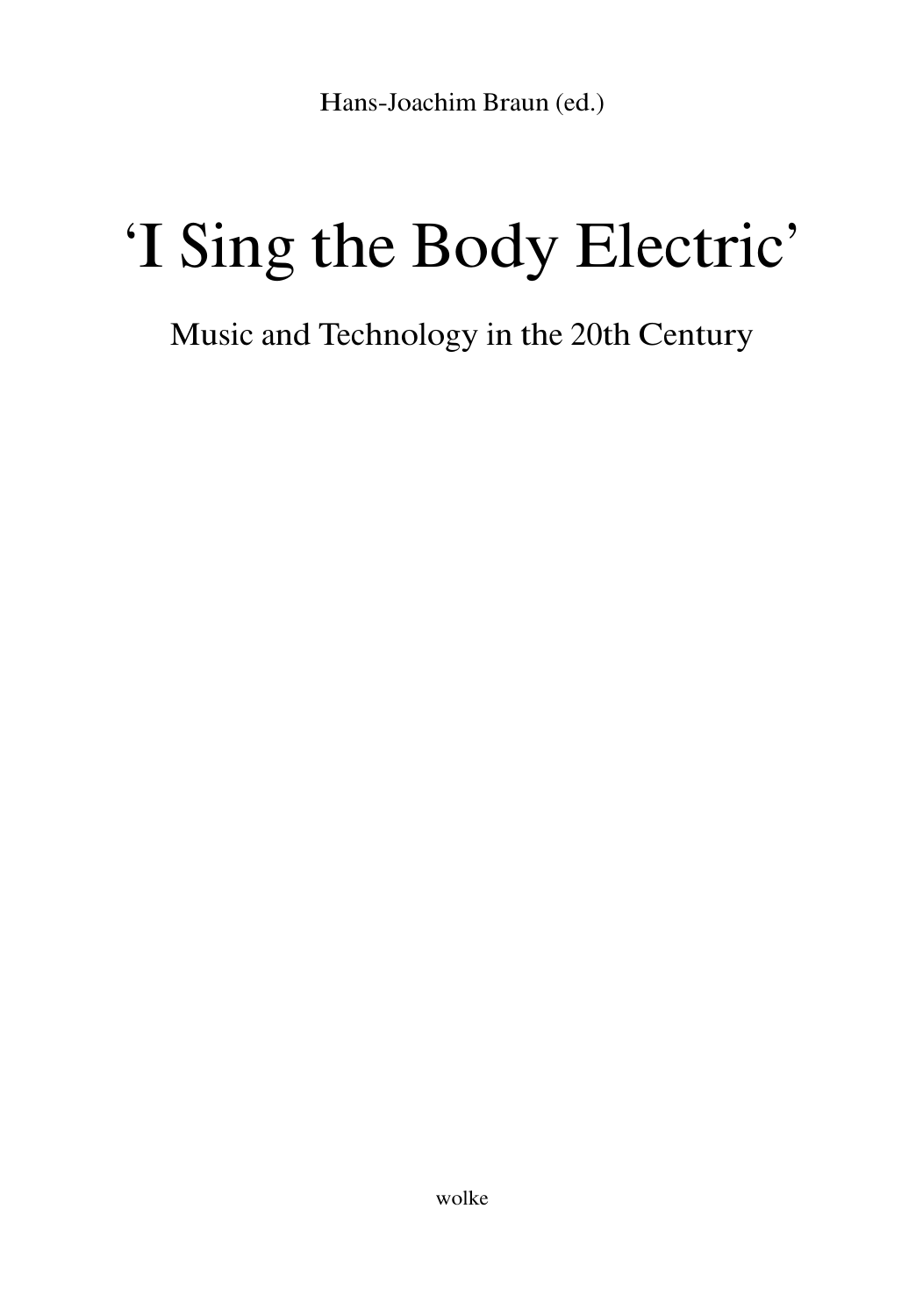© Hans-Joachim Braun und bei den Autoren Alle Rechte vorbehalten, Wolke Verlag 2000 Satz und Gestaltung: Wolke Verlag Titelgestaltung: Friedwalt Donner, Alonissos Druck und Bindung: Fuldaer Verlagsagentur Gedruckt auf alterungsbeständigem Papier ISBN 3-923997-85-X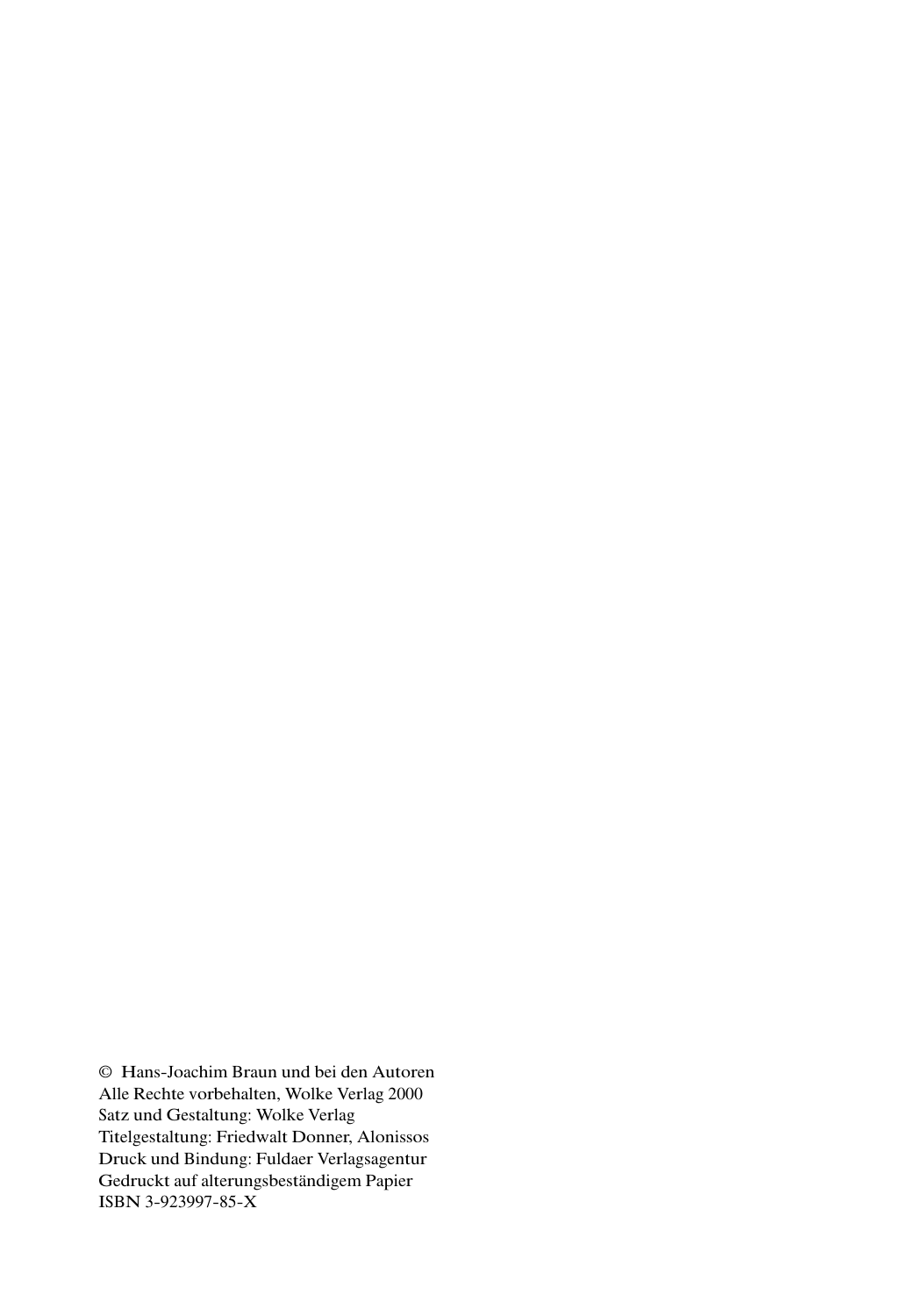## **INHALT**

| Hans-Joachim Braun                                                                                                             |
|--------------------------------------------------------------------------------------------------------------------------------|
| Geoffrey Hindley<br>KEYBOARDS, CRANKSHAFTS AND COMMUNICATION:<br>THE MUSICAL MINDSET OF WESTERN TECHNOLOGY  33                 |
| <b>Hugh Davies</b><br>ELECTRONIC INSTRUMENTS: CLASSIFICATIONS AND MECHANISMS  43                                               |
| Tatsuya Kobayashi<br>'IT ALL BEGAN WITH A BROKEN ORGAN'.<br>THE ROLE OF YAMAHA IN JAPAN'S MUSIC DEVELOPMENT  59                |
| Trevor Pinch & Frank Trocco                                                                                                    |
| Jürgen Hocker<br>MY SOUL IS IN THE MACHINE - CONLON NANCARROW -<br>COMPOSER FOR PLAYER PIANO - PRECURSOR OF COMPUTER MUSIC  84 |
| <b>Barbara Barthelmes</b>                                                                                                      |
| Hans-Joachim Braun<br>'MOVING ON': AIRPLANES AND LOCOMOTIVES                                                                   |
| Karin Bijsterveld<br>'A SERVILE IMITATION':<br>DISPUTES ABOUT MACHINES IN MUSIC, 1910-1930  121                                |
| István Pintér                                                                                                                  |
| SOUND MICROSCOPY AND MUSIC IN THE 20TH CENTURY.<br>A SURVEY WITH SPECIAL REFERENCE TO HUNGARY  135                             |
| Susan Schmidt-Horning<br>FROM POLKA TO PUNK: GROWTH OF AN<br>INDEPENDENT RECORDING STUDIO, 1934 - 1977  148                    |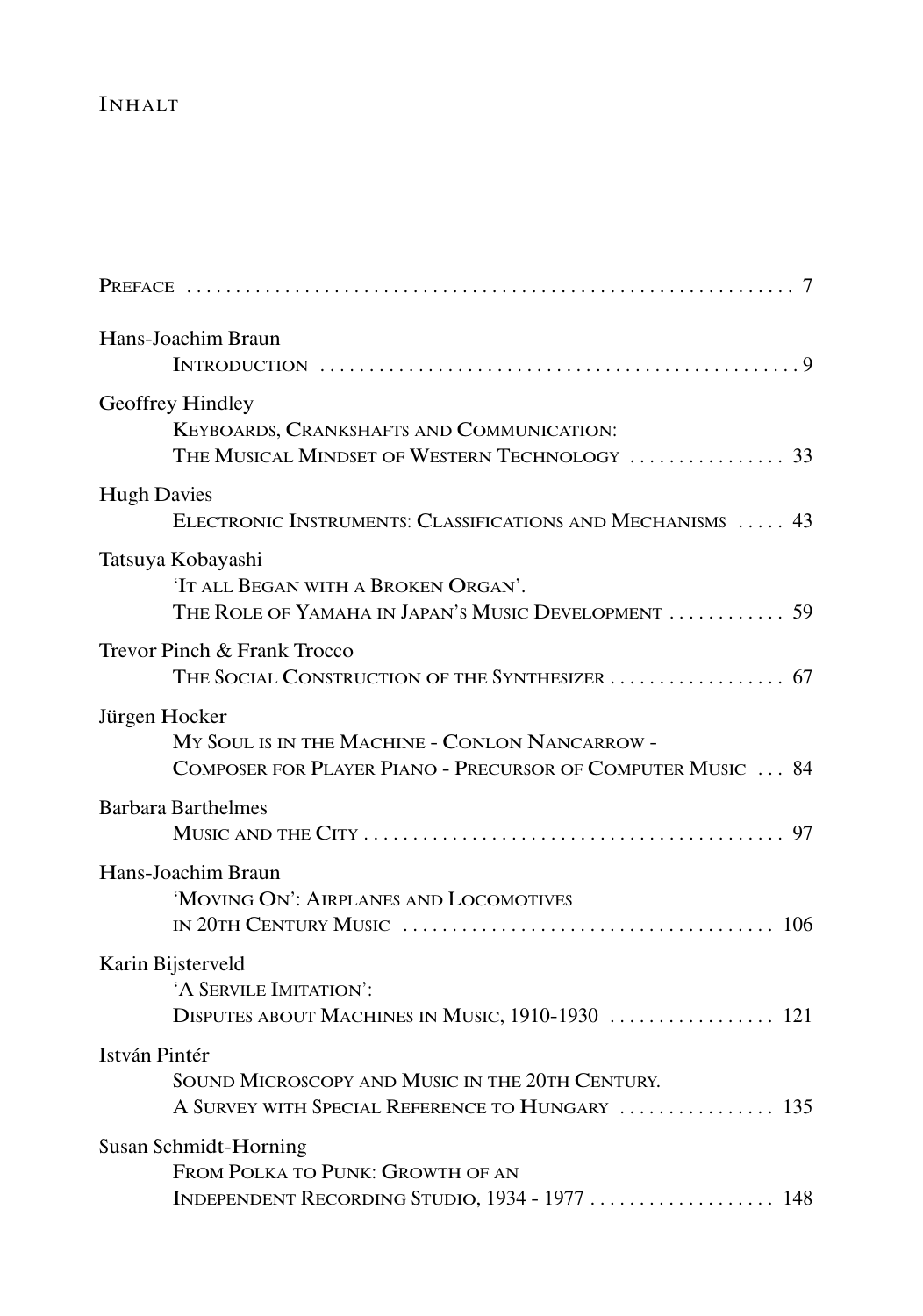| Alexander B. Magoun<br>THE ORIGINS OF THE 45-RPM RECORD AT RCA VICTOR, 1939-1948. 160                   |  |
|---------------------------------------------------------------------------------------------------------|--|
| Andre Millard<br>TAPE RECORDING AND MUSIC MAKING  170                                                   |  |
| James P. Kraft                                                                                          |  |
| MUSICIANS AND THE SOUND REVOLUTION:<br>BUSINESS, LABOR, AND TECHNOLOGY IN AMERICA, 1890 - 1950  180     |  |
| Mark Katz                                                                                               |  |
| <b>AESTHETICS OUT OF EXIGENCY:</b><br>VIOLIN VIBRATO AND THE PHONOGRAPH  186                            |  |
| Rebecca McSwain                                                                                         |  |
| REVERSING THE REVERSE SALIENT IN ELECTRIC GUITAR<br>TECHNOLOGY: NOISE, HUMBUCKERS AND JIMI HENDRIX  198 |  |
| Helga de la Motte-Haber<br>SOUNDSAMPLING: AN AESTHETIC CHALLENGE  211                                   |  |
| Martha Brech                                                                                            |  |
| <b>NEW TECHNOLOGY - NEW ARTISTIC GENRES:</b><br>CHANGES IN THE CONCEPT AND AESTHETICS OF MUSIC  219     |  |
| <b>Bernd Enders</b>                                                                                     |  |
| MUSICAL EDUCATION AND THE NEW MEDIA:<br>THE CURRENT SITUATION AND PERSPECTIVES FOR THE FUTURE  235      |  |
| <b>VITAE</b>                                                                                            |  |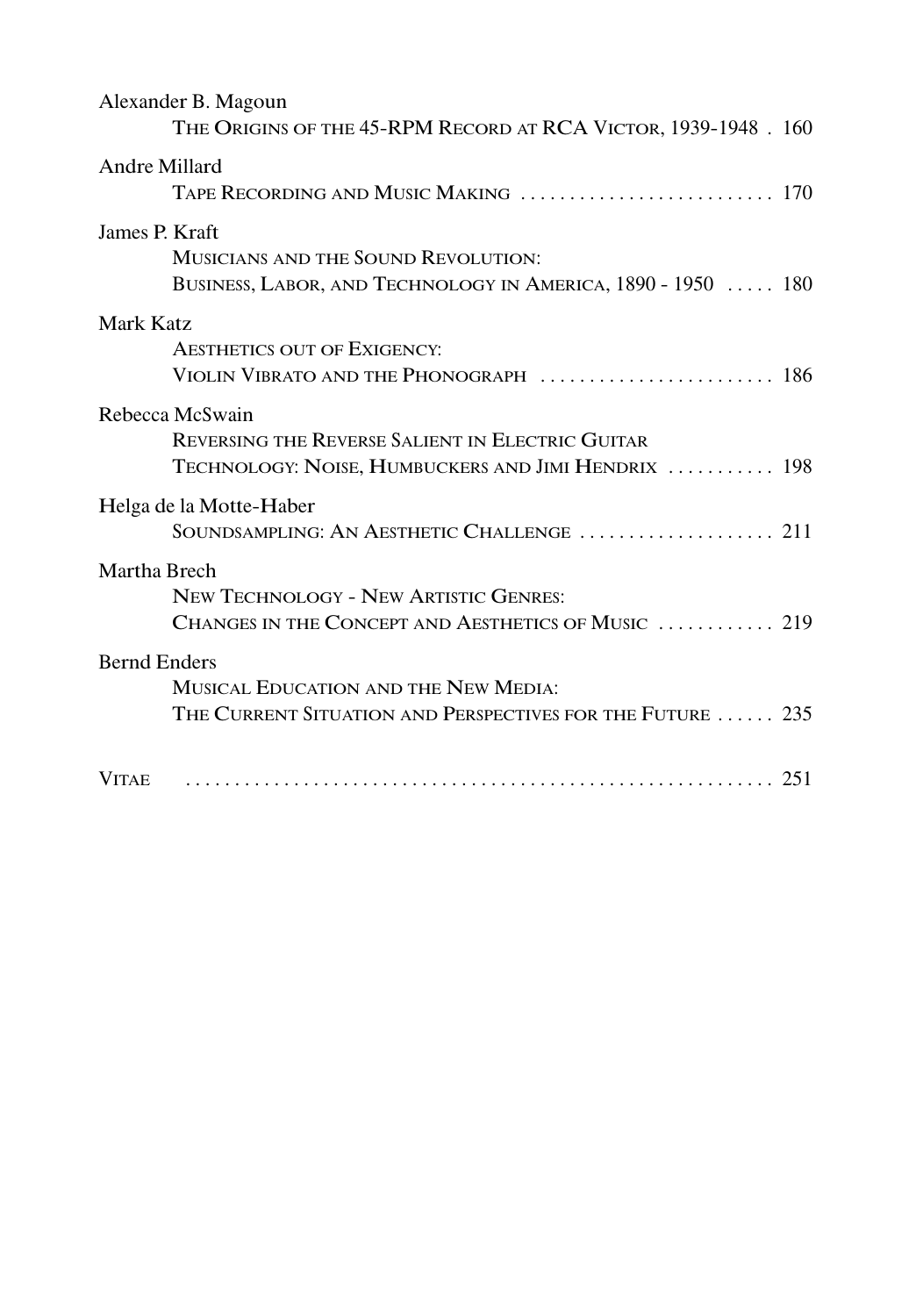## **PREFACE**

This book has its origins in a two day session on 'Technology and Music' which I organized as part of the 23rd Symposium of the 'International Committee for the History of Technology' (ICOHTEC) in Budapest, August 1996. The topic has interested me since the late 1980s. The idea was to bring scholars together from two different fields, the history of technology and musicology. It was not the intention to deal with the topic exhaustively, but to concentrate on selected aspects. Most important were two fields: musical depictions of technology and changes in the production process of music with its aesthetic implications. Reproduction can, to an extent, be included in production.

One of the shortcomings of dealing with the relationship between music and technology is departmentalization: there are musicologists on the one hand and historians of science and technology on the other. There are those who deal only with 'art music' while looking down on 'popular music', and others who like their music 'unplugged' while denouncing those who prefer it 'plugged'.

It is not surprising that these – artificial – boundaries have prevented communication between the disciplines for quite some time. During recent years, however, the situation has improved. Another session on 'Technology and Music' took place as part of the 26th ICOHTEC Symposium in Belfort/France in 1999 and conferences like those organized by the 'Institut für Neue Musik und Musikerziehung' in Darmstadt or the bi-annual 'Klangart' in Osnabrück organized by Bernd Enders and others have advanced the cause. A pleasant byproduct of the 1996 ICOHTEC Symposium in Budapest was the foundation of an ICOHTEC Jazz group. Considering the technological theme and the fact that the annual coordination of repertoire is done by e-mail, the group is appropriately called 'E-Mail Special', a variation of the swing tune 'Air Mail Special', made famous by Benny Goodman. The group is still going strong, growing, and, hopefully, improving.

I am extremely grateful to several colleagues and friends for their advice during the preparation of this book: Mark Katz, Alex Magoun, Andre Millard, Helga de la Motte-Haber, Susan Schmidt Horning, Rebecca McSwain, Trevor Pinch, Emily Thompson and Ed Todd. I would also like to thank my research assistants in Hamburg who helped me in various ways: Reinhold Bauer, Iris Boysen, Maja Dow